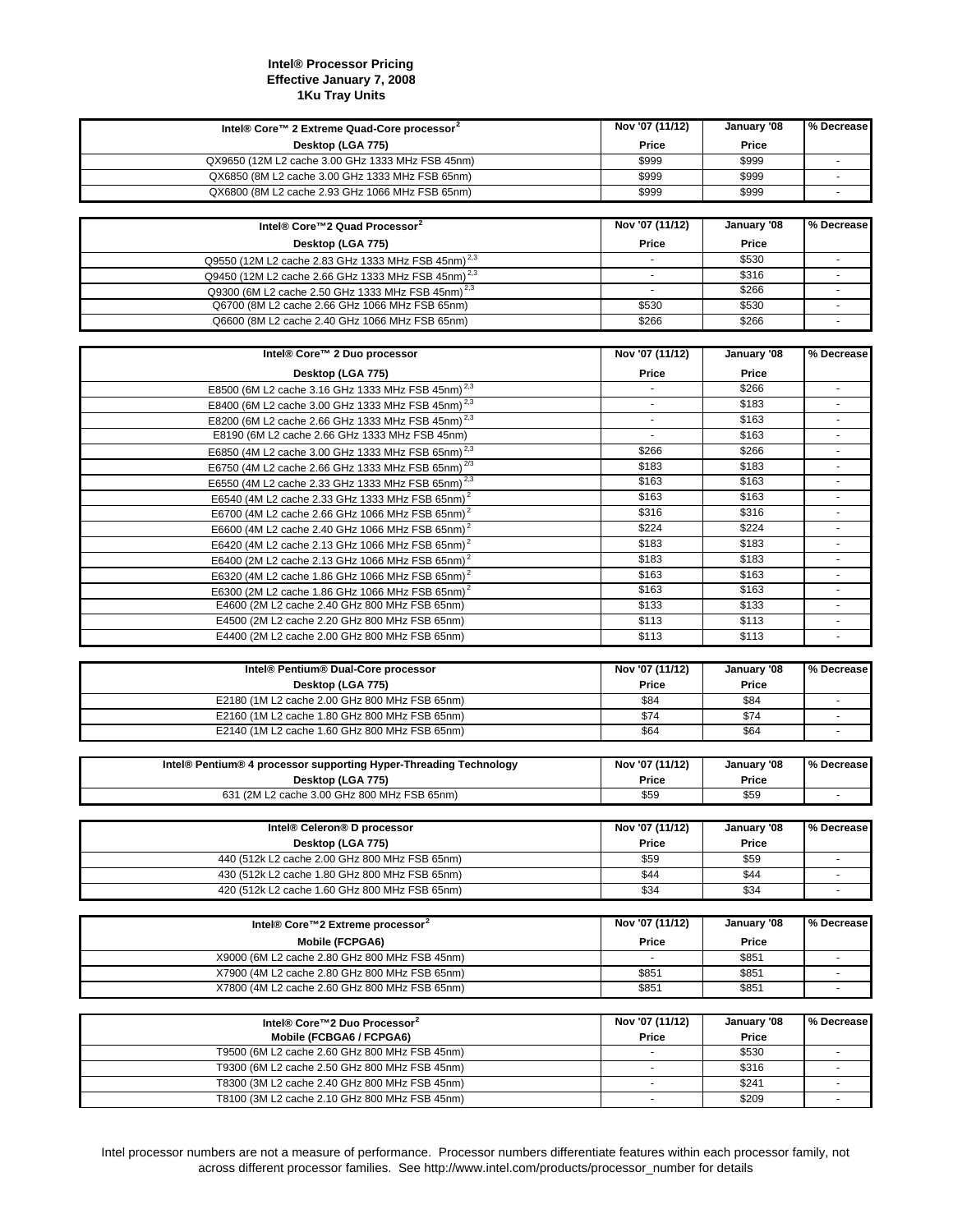| T7800 (4M L2 cache 2.60 GHz 800 MHz FSB 65nm)              | \$530           | \$530       |                |
|------------------------------------------------------------|-----------------|-------------|----------------|
| T7700 (4M L2 cache 2.40 GHz 800 MHz FSB 65nm)              | \$316           | \$316       |                |
| T7500 (4M L2 cache 2.20 GHz 800 MHz FSB 65nm)              | \$241           | \$241       | ÷.             |
| T7300 (4M L2 cache 2.00 GHz 800 MHz FSB 65nm)              | \$241           | \$241       |                |
| T7100 (2M L2 cache 1.80 GHz 800 MHz FSB 65nm)              | \$209           | \$209       |                |
| T7600 (4M L2 cache 2.33 GHz 667 MHz FSB 65nm)              | \$637           | \$637       | $\sim$         |
| T7400 (4M L2 cache 2.16 GHz 667 MHz FSB 65nm)              |                 | \$423       |                |
|                                                            | \$423           |             |                |
| T7250 (2M L2 cache 2.00 GHz 800 MHz FSB 65nm)              | \$209           | \$209       | $\sim$         |
| T7200 (4M L2 cache 2.00 GHz 667 MHz FSB 65nm)              | \$294           | \$294       | $\sim$         |
| T5600 (2M L2 cache 1.83 GHz 667 MHz FSB 65nm)              | \$241           | \$241       | $\blacksquare$ |
| T5500 (2M L2 cache 1.66 GHz 667 MHz FSB 65nm)              | \$209           | \$209       | $\omega$       |
|                                                            |                 |             |                |
| Intel® Core™ Duo Processor                                 | Nov '07 (11/12) | January '08 | % Decrease     |
|                                                            |                 |             |                |
| Mobile (FCBGA6 / FCPGA6)                                   | Price           | Price       |                |
| T2700 (2M L2 cache 2.33 GHz 667 MHz FSB 65nm) <sup>2</sup> | \$637           | \$637       | $\blacksquare$ |
| T2600 (2M L2 cache 2.16 GHz 667 MHz FSB 65nm) <sup>2</sup> | \$423           | \$423       | $\sim$         |
| T2500 (2M L2 cache 2.00 GHz 667 MHz FSB 65nm) <sup>2</sup> | \$294           | \$294       |                |
| T2400 (2M L2 cache 1.83 GHz 667 MHz FSB 65nm) <sup>2</sup> | \$241           | \$241       | $\sim$         |
| T2300 (2M L2 cache 1.66 GHz 667 MHz FSB 65nm) <sup>2</sup> | \$241           | \$241       |                |
| T2300E (2M L2 cache 1.66 GHz 667 MHz FSB 65nm)             | \$209           | \$209       |                |
|                                                            |                 |             |                |
|                                                            |                 |             |                |
| LV/ULV Intel® Core™2 Duo Processor <sup>2</sup>            | Nov '07 (11/12) | January '08 | % Decrease     |
| Mobile (FCBGA6)                                            | Price           | Price       |                |
| L7700 (4M L2 cache 1.80 GHz 800 MHz FSB 65nm)              | \$316           | \$316       | $\omega$       |
| L7500 (4M L2 cache 1.60 GHz 800 MHz FSB 65nm)              | \$284           | \$284       |                |
| L7300 (4M L2 cache 1.40 GHz 800 MHz FSB 65nm)              | \$284           | \$284       | $\sim$         |
| L7400 (4M L2 cache 1.50 GHz 667 MHz FSB 65nm)              | \$316           | \$316       |                |
|                                                            |                 |             |                |
| L7200 (4M L2 cache 1.33 GHz 667 MHz FSB 65nm)              | \$284           | \$284       | $\sim$         |
| U7700 (2M L2 cache 1.33 GHz 533 MHz FSB 65nm)              |                 | \$289       | $\sim$         |
| U7600 (2M L2 cache 1.20 GHz 533 MHz FSB 65nm)              | \$289           | \$289       |                |
| U7500 (2M L2 cache 1.06 GHz 533 MHz FSB 65nm)              | \$262           | \$262       | $\blacksquare$ |
|                                                            |                 |             |                |
| LV/ULV Intel® Core™ Duo Processor <sup>2</sup>             | Nov '07 (11/12) | January '08 | % Decrease     |
|                                                            |                 |             |                |
| Mobile (FCBGA6)                                            | Price           | Price       |                |
| U2500 (2M L2 cache 1.20 GHz 533 MHz FSB 65nm)              | \$289           | \$289       |                |
| U2400 (2M L2 cache 1.06 GHz 533 MHz FSB 65nm)              | \$262           | \$262       |                |
|                                                            |                 |             |                |
| ULV Intel® Core™2 Solo processor <sup>2</sup>              | Nov '07 (11/12) | January '08 | % Decrease     |
| Mobile (FCBGA6)                                            | Price           | Price       |                |
| U2200 (1M L2 cache 1.20 GHz 533 MHz FSB 65nm)              | \$262           | \$262       |                |
|                                                            |                 |             |                |
| U2100 (1M L2 cache 1.06 GHz 533 MHz FSB 65nm)              | \$241           | \$241       | ×.             |
|                                                            |                 |             |                |
| ULV Intel® Core™ Solo Processor <sup>2</sup>               | Nov '07 (11/12) | January '08 | % Decrease     |
| Mobile (FCBGA6)                                            | Price           | Price       |                |
| U1500 (2M L2 cache 1.33 GHz 533 MHz FSB 65nm)              | \$262           | \$262       |                |
| U1400 (2M L2 cache 1.20 GHz 533 MHz FSB 65nm)              | \$241           | \$241       |                |
|                                                            |                 |             |                |
|                                                            |                 |             |                |
| Intel® Celeron® processor                                  | Nov '07 (11/12) | January '08 | % Decrease     |
| Mobile (uFCPGA)                                            | Price           | Price       |                |
| 560 (1M L2 cache 2.13 GHz 533 MHz FSB 65nm)                | $\omega$        | \$134       |                |
| 550 (1M L2 cache 2.00 GHz 533 MHz FSB 65nm)                | \$134           | \$134       |                |
| 540 (1M L2 cache 1.86 GHz 533 MHz FSB 65nm)                | \$107           | \$107       |                |
|                                                            |                 |             |                |
| 530 (1M L2 cache 1.73 GHz 533 MHz FSB 65nm)                | \$86            | \$86        |                |
|                                                            |                 |             |                |
| Intel® Celeron® M processor                                | Nov '07 (11/12) | January '08 | % Decrease     |
| Mobile (uFCPGA)                                            | Price           | Price       |                |
| 530 (1M L2 cache 1.73 GHz 533 MHz FSB 65nm)                | \$86            | \$86        | $\sim$         |
| 520 (1M L2 cache 1.60 GHz 533 MHz FSB 65nm)                | \$86            | \$86        |                |
|                                                            |                 |             |                |
| 450 (1M L2 cache 2.00 GHz 533 MHz FSB 65nm)                | \$134           | \$134       |                |
| 440 (1M L2 cache 1.86 GHz 533 MHz FSB 65nm)                | \$86            | \$86        | $\sim$         |
| 430 (1M L2 cache 1.73 GHz 533 MHz FSB 65nm)                | \$86            | \$86        |                |
|                                                            |                 |             |                |
| ULV Intel® Celeron® M processor                            | Nov '07 (11/12) | January '08 | % Decrease     |
| Mobile (uFCBGA)                                            | Price           | Price       |                |
| 523 (1M L2 cache 933 MHz uLV 533 MHz FSB 65nm)             | \$161           | \$161       |                |
| 443 (1M L2 cache 1.20 GHz uLV 533 MHz FSB 65nm)            | \$161           | \$161       |                |
|                                                            |                 |             |                |

Intel processor numbers are not a measure of performance. Processor numbers differentiate features within each processor family, not across different processor families. See http://www.intel.com/products/processor\_number for details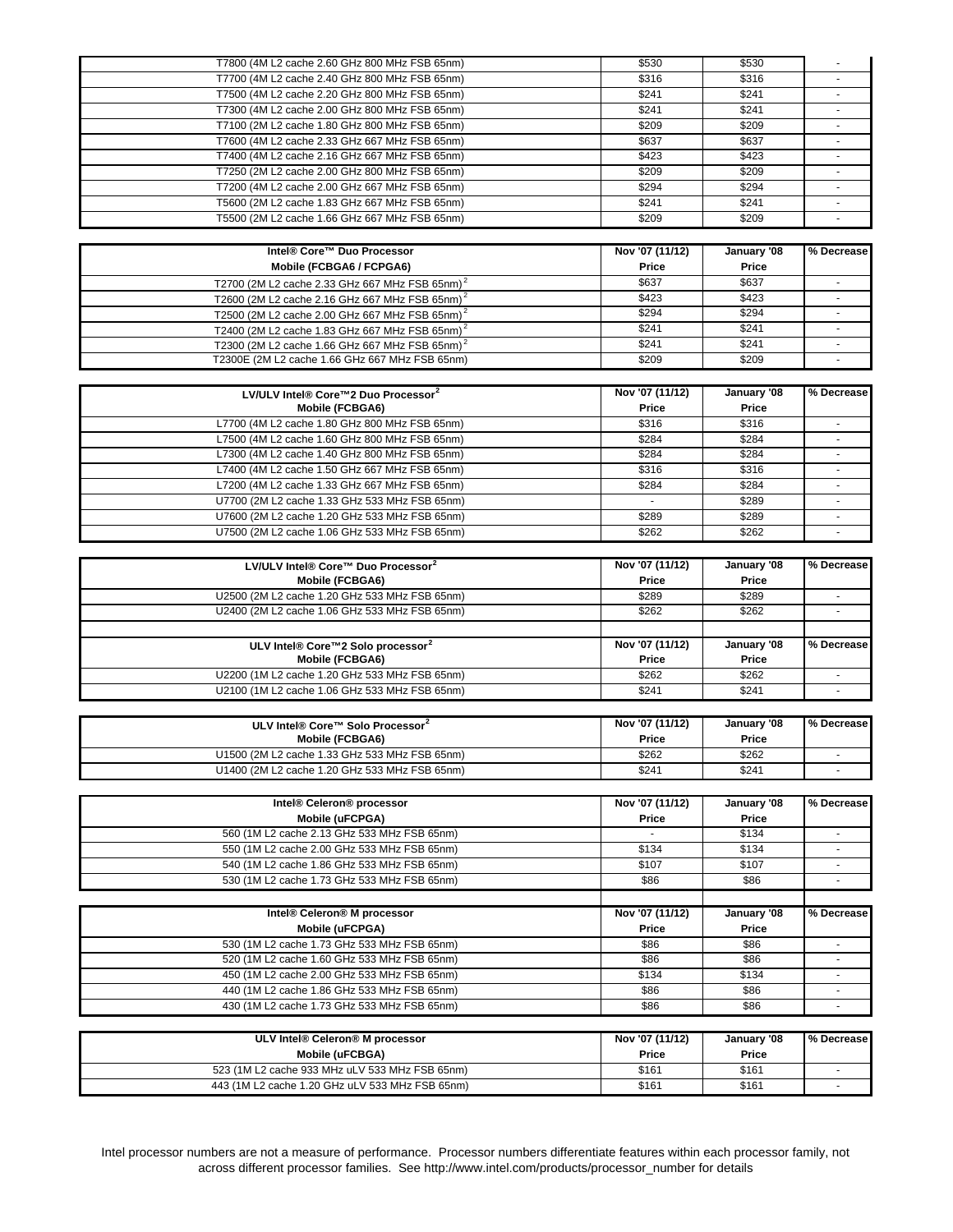| Dual Core Intel® Itanium® processor <sup>2</sup>          | Nov '07 (11/12) | January '08 | % Decrease     |
|-----------------------------------------------------------|-----------------|-------------|----------------|
| Server/Workstation (PAC-611)                              | Price           | Price       |                |
| 9150M (24M L3 cache 1.66 GHz (104W) 667 MHz FSB 90nm)     | \$3,692         | \$3.692     | $\blacksquare$ |
| 9150N (24M L3 cache 1.60 GHz (104W) 533/400 MHz FSB 90nm) | \$3,692         | \$3,692     | $\sim$         |
| 9140M (18M L3 cache 1.66 GHz (104W) 667 MHz FSB 90nm)     | \$1,980         | \$1,980     |                |
|                                                           |                 |             |                |
| 9140N (18M L3 cache 1.60 GHz (104W) 533/400 MHz FSB 90nm) | \$1,980         | \$1,980     |                |
| 9130M (8M L3 cache 1.66 GHz (104W) 667 MHz FSB 90nm)      | \$1,552         | \$1,552     | $\blacksquare$ |
| 9120N (12M L3 cache 1.42 GHz (104W) 533/400 MHz FSB 90nm) | \$910           | \$910       |                |
| 9050 (24M L3 cache 1.60 GHz (104W) 400/533 MHz FSB 90nm)  | \$3,692         | \$3,692     |                |
| 9040 (18M L3 cache 1.60 GHz (104W) 400/533 MHz FSB 90nm)  | \$1,980         | \$1,980     | $\blacksquare$ |
| 9030 (8M L3 cache 1.60 GHz (104W) 400/533 MHz FSB 90nm)   | \$1,552         | \$1,552     |                |
| 9020 (12M L3 cache 1.42 GHz (104W) 400/533 MHz FSB 90nm)  | \$910           | \$910       | $\blacksquare$ |
| 9015 (12M L3 cache 1.40 GHz (104W) 400 MHz FSB 90nm)      | \$749           | \$749       | $\blacksquare$ |
|                                                           |                 |             |                |
|                                                           |                 |             |                |
| Intel® Itanium® processor <sup>2</sup>                    | Nov '07 (11/12) | January '08 | % Decrease     |
| Server/Workstation (PAC-611)                              | Price           | Price       |                |
| 9110N (12M L3 cache 1.60 GHz (104W) 533/400 MHz FSB 90nm) | \$696           | \$696       | $\sim$         |
| 9010 (6M L3 cache 1.60 GHz (75W) 400/533 MHz FSB 90nm)    | \$696           | \$696       |                |
|                                                           |                 |             |                |
| Quad Core Intel® Xeon® processor MP <sup>2</sup>          | Nov '07 (11/12) | January '08 | % Decrease     |
| Server/Workstation (FC-PGA6)                              | Price           | Price       |                |
| X7350 (8M L3 cache 2.93 GHz (130W) 1066 MHz FSB 65nm)     | \$2,301         | \$2,301     | $\blacksquare$ |
| L7345 (8M L3 cache 1.86 GHz (50W) 1066 MHz FSB 65nm)      | \$2,301         | \$2,301     | $\sim$         |
| E7340 (8M L3 cache 2.40 GHz (80W) 1066 MHz FSB 65nm)      |                 |             |                |
|                                                           | \$1,980         | \$1,980     |                |
| E7330 (6M L3 cache 2.40 GHz (80W) 1066 MHz FSB 65nm)      | \$1,391         | \$1,391     | ÷.             |
| E7320 (4M L3 cache 2.13 GHz (80W) 1066 MHz FSB 65nm)      | \$1,177         | \$1,177     | $\sim$         |
| E7310 (4M L3 cache 1.60 GHz (80W) 1066 MHz FSB 65nm)      | \$856           | \$856       |                |
|                                                           |                 |             |                |
| Dual Core Intel® Xeon® processor MP <sup>2</sup>          | Nov '07 (11/12) | January '08 | % Decrease     |
| Server/Workstation (FC-PGA6)                              | Price           | Price       |                |
|                                                           |                 |             |                |
| E7220 (8M L3 cache 2.93 GHz (80W) 1066 MHz FSB 65nm)      | \$1,177         | \$1,177     |                |
| E7210 (8M L3 cache 2.40 GHz (80W) 1066 MHz FSB 65nm)      | \$856           | \$856       |                |
|                                                           |                 |             |                |
|                                                           |                 |             |                |
| Intel® Xeon® processor MP <sup>2</sup>                    | Nov '07 (11/12) | January '08 | % Decrease     |
| Server/Workstation (INT3)                                 | Price           | Price       |                |
|                                                           |                 |             |                |
| 7150N (16M L3 cache 3.50 GHz (150W) 667 MHz FSB 65nm)     | \$2,622         | \$2,622     |                |
| 7140M (16M L3 cache 3.40 GHz (150W) 800 MHz FSB 65nm)     | \$1,980         | \$1,980     |                |
| 7140N (16M L3 cache 3.33 GHz (150W) 667 MHz FSB 65nm)     | \$1,980         | \$1,980     | $\omega$       |
| 7130M (8M L3 cache 3.20 GHz (150W) 800 MHz FSB 65nm)      | \$1,391         | \$1,391     | $\sim$         |
| 7130N (8M L3 cache 3.16 GHz (150W) 667 MHz FSB 65nm)      | \$1,391         | \$1,391     |                |
| 7120M (4M L3 cache 3.00 GHz (95W) 800 MHz FSB 65nm)       | \$1,177         | \$1,177     | $\blacksquare$ |
| 7120N (4M L3 cache 3.00 GHz (95W) 667 MHz FSB 65nm)       | \$1,177         | \$1,177     | $\sim$         |
| 7110M (4M L3 cache 2.60 GHz (95W) 800 MHz FSB 65nm)       | \$856           | \$856       |                |
|                                                           |                 |             | $\blacksquare$ |
| 7110N (4M L3 cache 2.50 GHz (95W) 667 MHz FSB 65nm)       | \$856           | \$856       |                |
| 7041 (2x2M L2 cache 3.00 GHz 800 MHz FSB 90nm)            | \$3,157         | \$3,157     |                |
| 7040 (2x2M L2 cache 3.00 GHz 667 MHz FSB 90nm)            | \$3,157         | \$3,157     |                |
| 7030 (2x1M L2 cache 2.80 GHz 800 MHz FSB 90nm)            | \$1,980         | \$1,980     | $\sim$         |
| 7020 (2x1M L2 cache 2.66 GHz 667 MHz FSB 90nm)            | \$1,177         | \$1,177     |                |
|                                                           |                 |             |                |
| Intel® Xeon® processor <sup>2</sup>                       | Nov '07 (11/12) | January '08 | % Decrease     |
| Server/Workstation (LGA771)                               | Price           | Price       |                |
|                                                           |                 |             |                |
| X5482 (12M L2 cache 3.20 GHz (150W) 1600 MHz FSB 45nm)    | \$1,279         | \$1,279     |                |
| E5472 (12M L2 cache 3.00 GHz (80W) 1600 MHz FSB 45nm)     | \$1,022         | \$1,022     |                |
| X5472 (12M L2 cache 3.00 GHz (120W) 1600 MHz FSB 45nm)    | \$958           | \$958       |                |
| E5462 (12M L2 cache 2.80 GHz (80W) 1600 MHz FSB 45nm)     | \$797           | \$797       |                |
| X5460 (12M L2 cache 3.16 GHz (120W) 1333 MHz FSB 45nm)    | \$1,172         | \$1,172     |                |
| E5450 (12M L2 cache 3.00 GHz (80W) 1333 MHz FSB 45nm)     | \$915           | \$915       | $\sim$         |
| X5450 (12M L2 cache 3.00 GHz (120W) 1333 MHz FSB 45nm)    | \$851           | \$851       |                |
| E5440 (12M L2 cache 2.83 GHz (80W) 1333 MHz FSB 45nm)     | \$690           | \$690       |                |
|                                                           |                 |             |                |
| E5430 (12M L2 cache 2.66 GHz (80W) 1333 MHz FSB 45nm)     | \$455           | \$455       |                |
| E5420 (12M L2 cache 2.50 GHz (80W) 1333 MHz FSB 45nm)     | \$316           | \$316       |                |
| E5410 (12M L2 cache 2.33 GHz (80W) 1333 MHz FSB 45nm)     | \$256           | \$256       | $\sim$         |
| E5405 (12M L2 cache 2.00 GHz (80W) 1333 MHz FSB 45nm)     | \$209           | \$209       | $\sim$         |
| X5272 (6M L2 cache 3.40 GHz (80W) 1600 MHz FSB 45nm)      | \$1,172         | \$1,172     |                |
| X5260 (6M L2 cache 3.33 GHz (80W) 1333 MHz FSB 45nm)      | \$851           | \$851       | $\sim$         |

Intel processor numbers are not a measure of performance. Processor numbers differentiate features within each processor family, not across different processor families. See http://www.intel.com/products/processor\_number for details

X5365 (8M L2 cache 3.00 GHz (120W) 1333 MHz FSB 65nm) \$1,172 \$1,172 \$1,172 X5355 (8M L2 cache 2.66 GHz (120W) 1333 MHz FSB 65nm) \$744 \$744 \$744 \$744